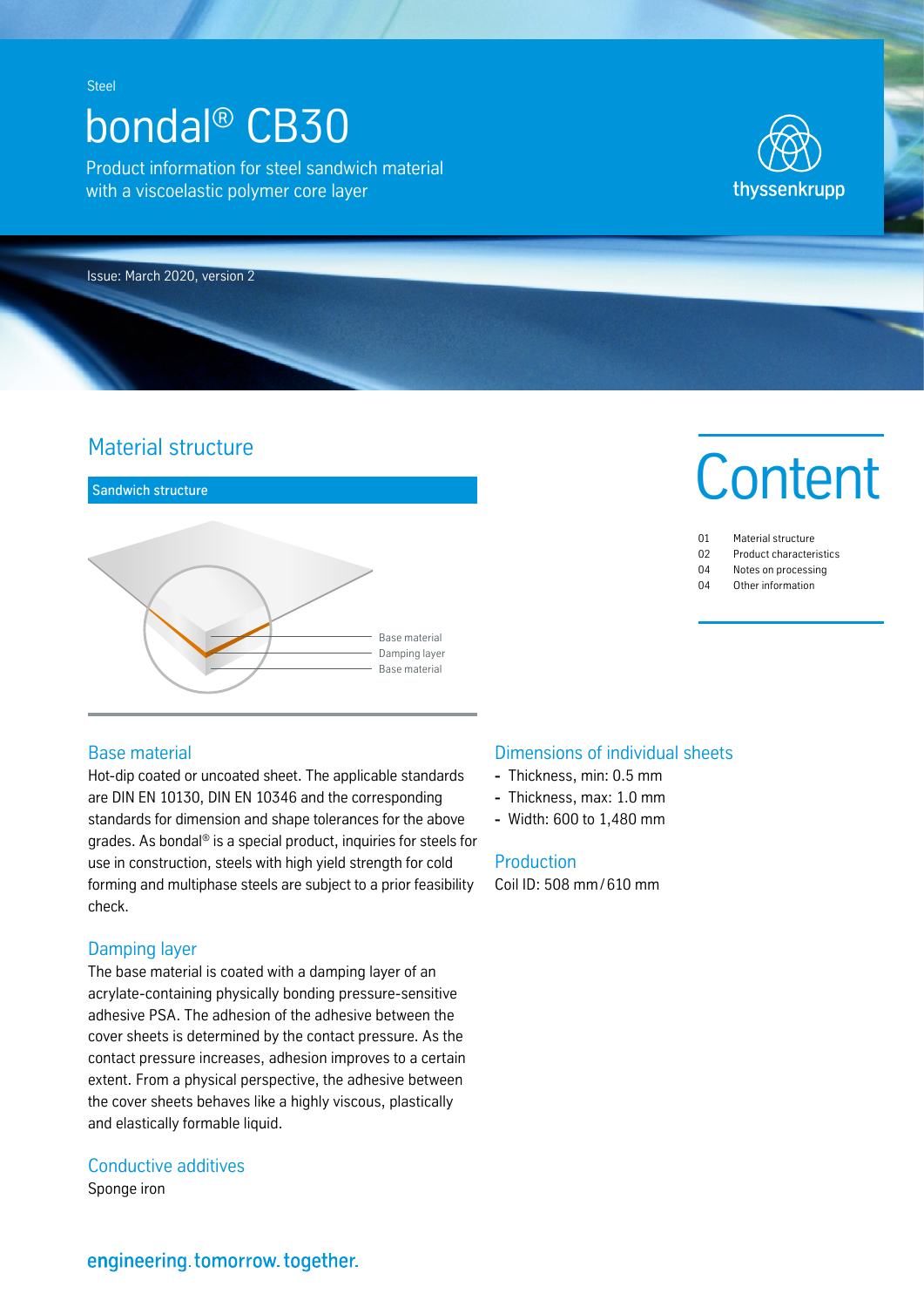# Product characteristics<sup>1)</sup>

Thickness of damping layer 30 µm ± 5 µm

Adhesion<sup>2)</sup>

- **-** Peel strength: min. 7.5 N/cm (according to DIN EN ISO 11339:2010-06)
- **-** Shear strength: min. 1 N/mm² (with restriction according to DIN EN 1465:2009-07)

## Thermal behavior<sup>3)</sup>

- **-** Short-term load: max. 200°C/30 min
- **-** Run-out resistance: max. 200°C
- **-** Decomposition temperature: from 240°C

### Damping properties of composite

Material: bondal® CB30 Rod dimension incl. thickness structure: 0.6 mm/0.03 mm/ 0.6 mm x 50 mm x 456 mm Area based mass: 9.28 kg/m2

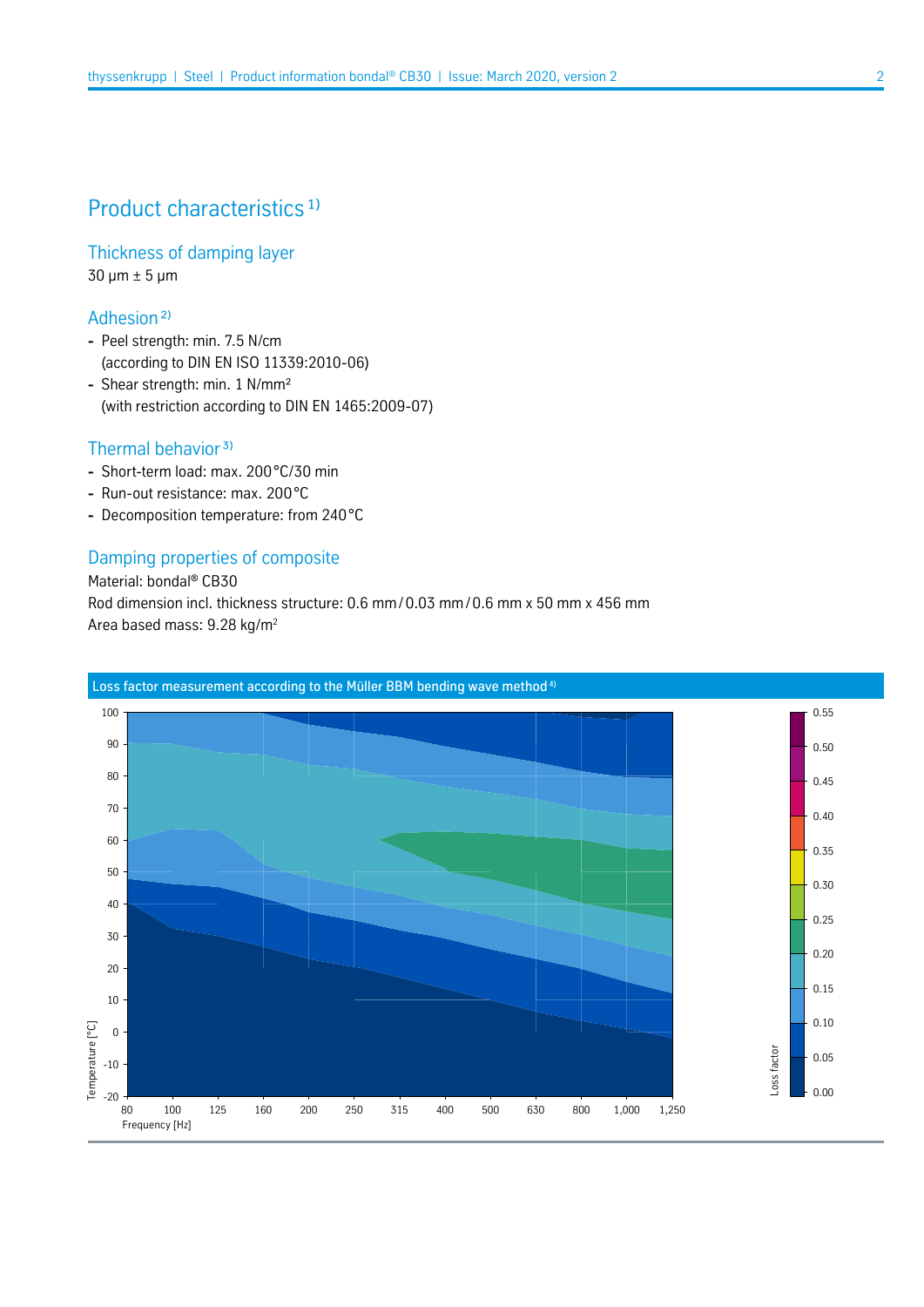#### Bending wave method Müller BBM



#### Frequency dependence of flexural strength and modulus of elasticity 4)



where:

- Equation of bending stiffness: where:<br>  $B = \frac{64 \ m'' f_n{}^2 b l^4}{\pi^2 \beta_n{}^4}$   $B = \frac{64 \ m'' f_n{}^2 b l^4}{n}$   $B = \frac{64 \ m'' f_n{}^2 b l^4}{n}$   $B = \frac{64 \ m'' f_n{}^2 b l^4}{n}$ 
	- - Area based mass in kg/m²

 $\boldsymbol{n}$ Ordinal number of oscillations  $n = 1, 2, ...$ 

- $f_n$ Resonance frequency of relevant mode in Hz
- $\boldsymbol{b}$ Width of rod in m  $l$
- Lenght of rod in m  $\beta_n$

 $\beta_1 = 1.1944$ ,  $\beta_2 = 2.9860$ ,  $\beta_n = 2n-1$